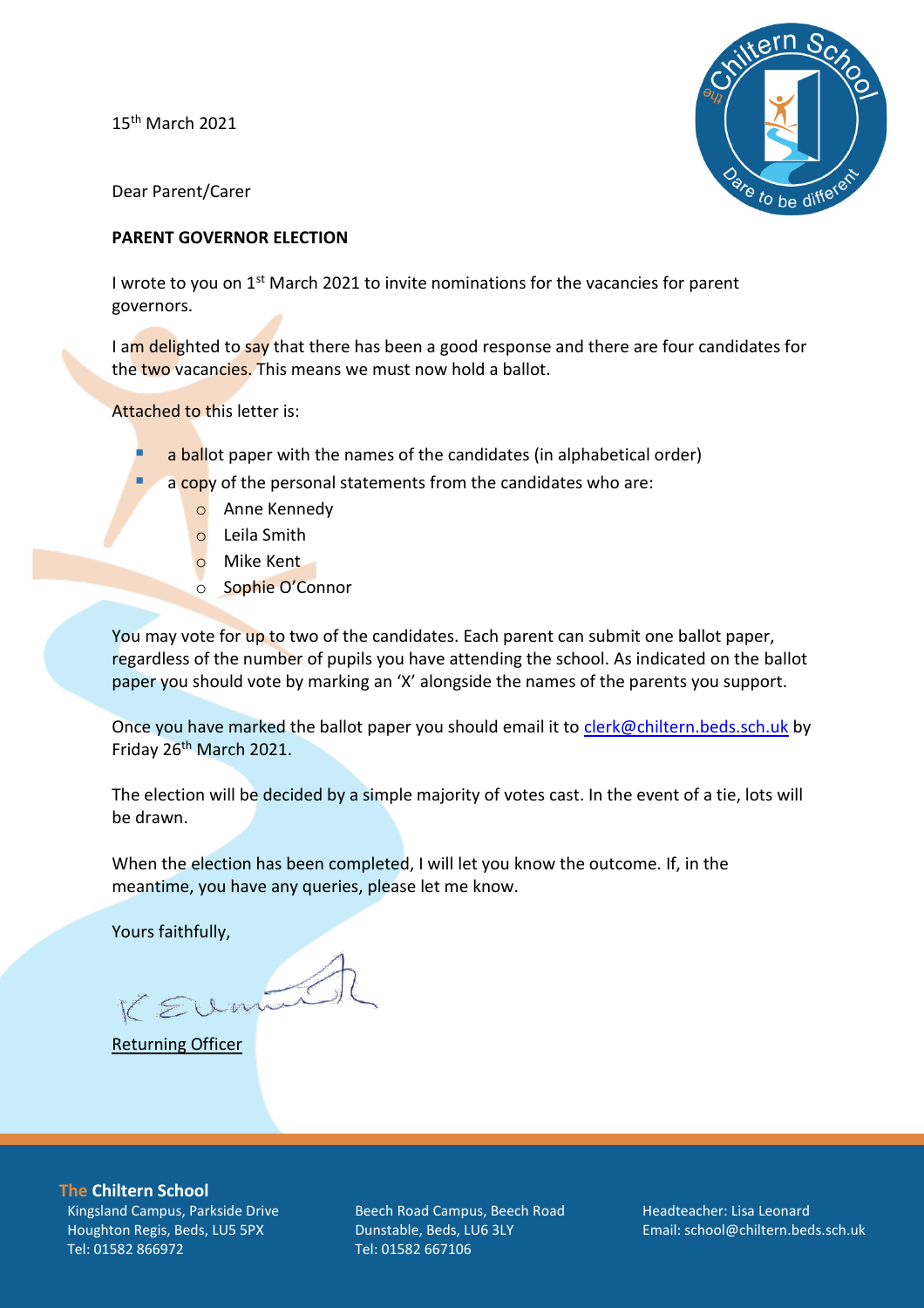# Election of Parent Governors March 2021 – The Chiltern School

There are two vacancies for parent governors. You may vote for two candidates, but NOT vote more than once for each candidate.



### **Anne Kennedy**

A busy Mum of two school age daughters, one of which is a student at The Chiltern School. With a varied career which includes banking, recruitment and now director of our family business, dealing with all aspects of the business.

I have many skills which include being a team player as well as being a good listener and not ever having had any involvement in either of my daughter's schools. I would like to be involved and give something back. Have been described as approachable whilst professional and adaptable and all times maintaining confidentiality. With a hands-on approach and not being afraid to get involved, I feel the skill set I have acquired in my career will enable me to assist in whatever way I can and I would very much like to offer my assistance in any way I can to the Chiltern School.

### **Leila Smith**

My name is Leila and I would like to be considered for the Parent Governor role as I feel I could bring a fresh and alternative approach to the governing body.

Being a Parent Governor is a delicate role, requiring active engagement and providing support to both parents and staff, and I believe I would make the ideal candidate for this.

I am a mother to 3 boys, and my eldest son is currently in Phase 2 at The Chilterns. For the past 11 years I have worked in the healthcare setting, and currently working as a District Nurse in the local community. I am passionate about ensuring the most vulnerable in society are provided for, and a firm advocate for fairness and equality.

I previously volunteered as Secretary for the Bedfordshire Down Syndrome Support Group and served on the Board of Trustees. Prior to the pandemic I also enjoyed helping the group with their summer activities and fundraising events and look forward to seeing what this year brings for our families.

#### **Mike Kent**

My background is in marketing. I have worked for some large brands in the last 20 years, including BP, Nectar and Virgin. I am current lying running my own business as a Marketing Consultant [www.loyalltd.co.uk](http://www.loyalltd.co.uk/) and have recently launched an online business [www.beautysleepshop.com.](http://www.beautysleepshop.com/) What makes me think I would be a good governor?

Well, three reasons:

- 1. I am autistic, albeit high functioning, but nonetheless I understand some of the challenges our young people and their parents face.
- 2. I care. My Son Nicholas has been at the Chiltern School for the last two years and I want to contribute to the ongoing success of the school. I have been blown away in that time at the kindness and inclusiveness shown by everybody connected to the school and I would like to be a part of that.
- 3. I bring experience of marketing, online, strategy and communication that may be useful to the board of governors.

### **Sophie O'Connor**

I have never had a role like this before but would like to support the school in any way possible.

**The Chiltern School**

Kingsland Campus, Parkside Drive Houghton Regis, Beds, LU5 5PX Tel: 01582 866972

Beech Road Campus, Beech Road Dunstable, Beds, LU6 3LY Tel: 01582 667106

Headteacher: Lisa Leonard Email: school@chiltern.beds.sch.uk